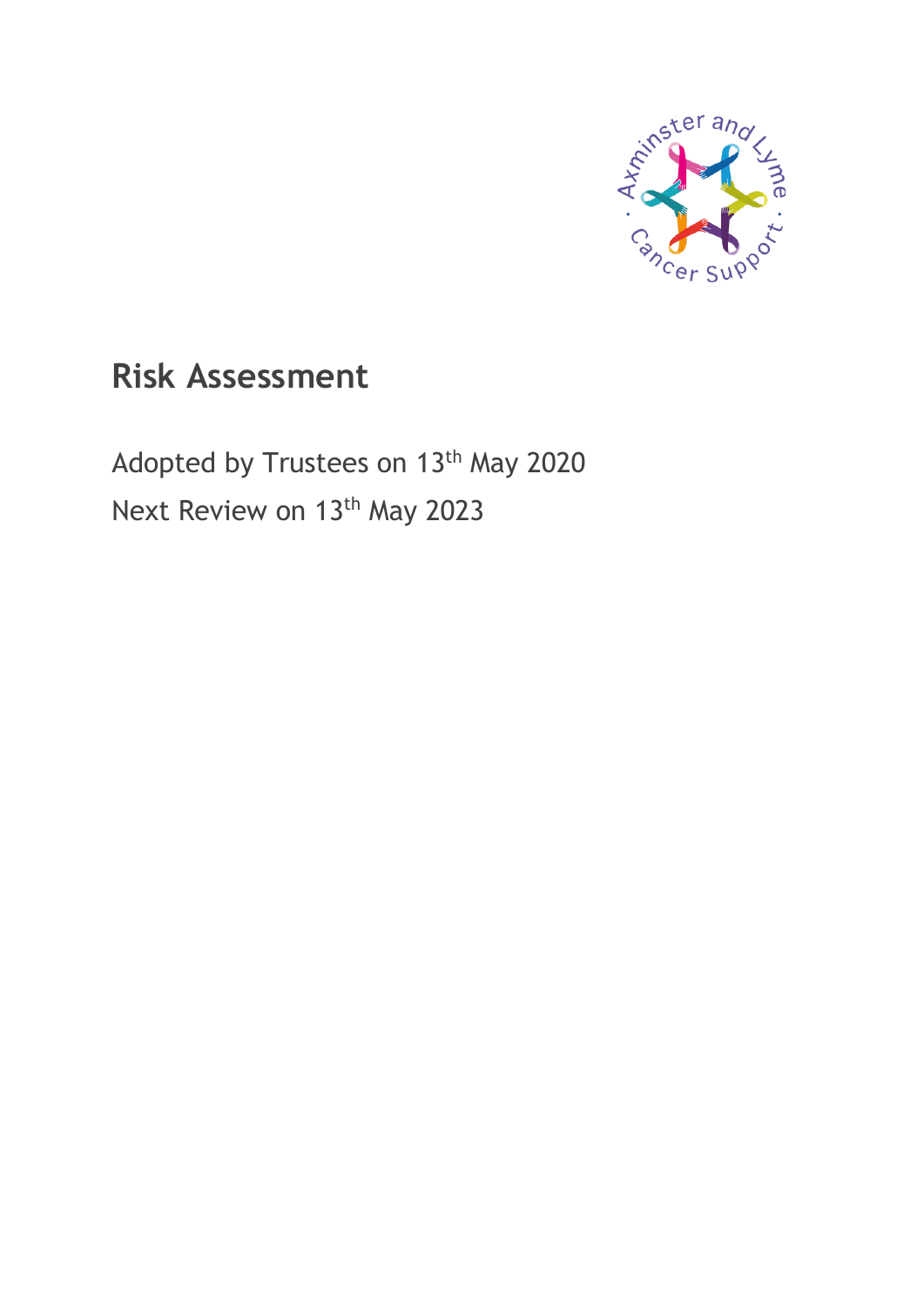### **Overview**

Axminster and Lyme Cancer Support is required by law to protect employees, volunteers and others from harm.

Under the Management of Health and Safety at Work Regulations 1999, the minimum we must do is:

- identify what could cause injury or illness in our operations (hazards)
- decide how likely it is that someone could be harmed and how seriously (the risk)
- take action to eliminate the hazard, or if this isn't possible, control the risk

### **Risk Management**

We will take a step-by-step approach to controlling health and safety risks caused by hazards in the course of our activities.

#### **Identifying hazards**

We will consider:

- how people use facilities
- what safe or unsafe practices exist
- manual handling
- potential physical hazards
- potential hazards that could lead to stress
- any other perceived hazard

We will consider how each hazard might affect:

- employees
- volunteers
- clients
- members of the public
- any vulnerable person within or using the services of our organisation

We will listen to and act on suggestions from any member of our organisation, our clients or any member of the public who identifies a hazard or how to mitigate it.

#### **Assessing the risks**

Once we have identified the hazards, we will decide how likely it is that someone could be harmed and how serious it could be.

We will decide:

- Who might be harmed and how
- What we are already doing to control the risks
- What further action we need to take to control the risks
- Who needs to carry out the action
- When the action is needed by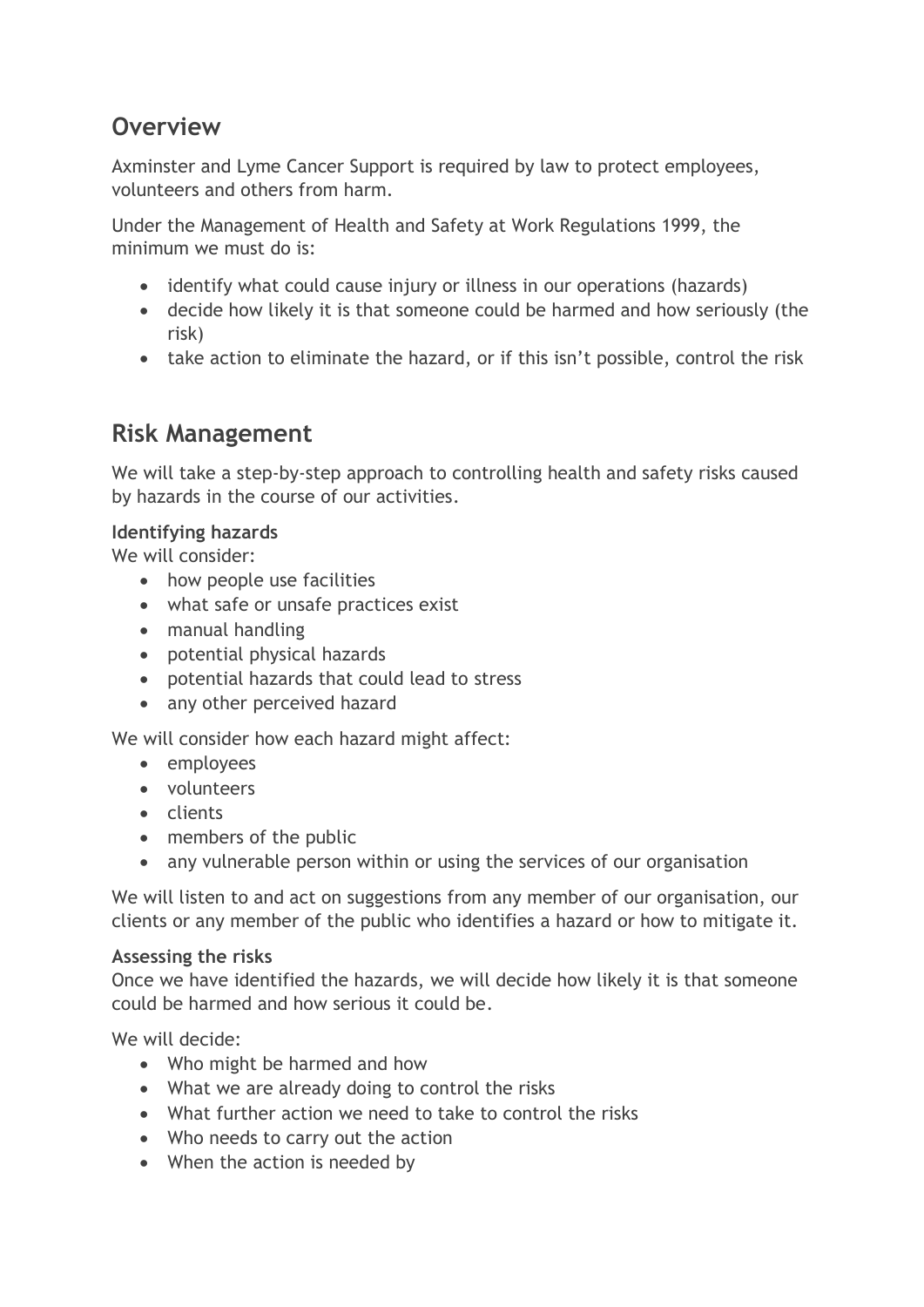#### **Controlling the risks**

We will do everything 'reasonably practicable' to protect people from harm. This means balancing the level of risk against the measures needed to control the real risk in terms of money, time or trouble.

Having identified the hazards and assessed the risks we will:

- eliminate the hazard if at all possible or, where this is not possible,
- control the risk so that harm is unlikely

#### **Recording findings**

We will keep records of:

- the hazards (things that may cause harm)
- who might be harmed and how
- what we are doing to control the risks

A risk assessment template can be found at the end of this policy.

#### **Reviewing Controls**

We will regularly review any controls we put in place to make sure they are working.

We will also review them if:

- they may no longer be effective
- there are changes that could lead to new risks such as changes to:
	- o staff
	- o a process or activity
	- o venues

We will consider a review if any problems are brought to our attention or there have been any accidents or near misses.

We will update our risk assessment record with any changes we make.